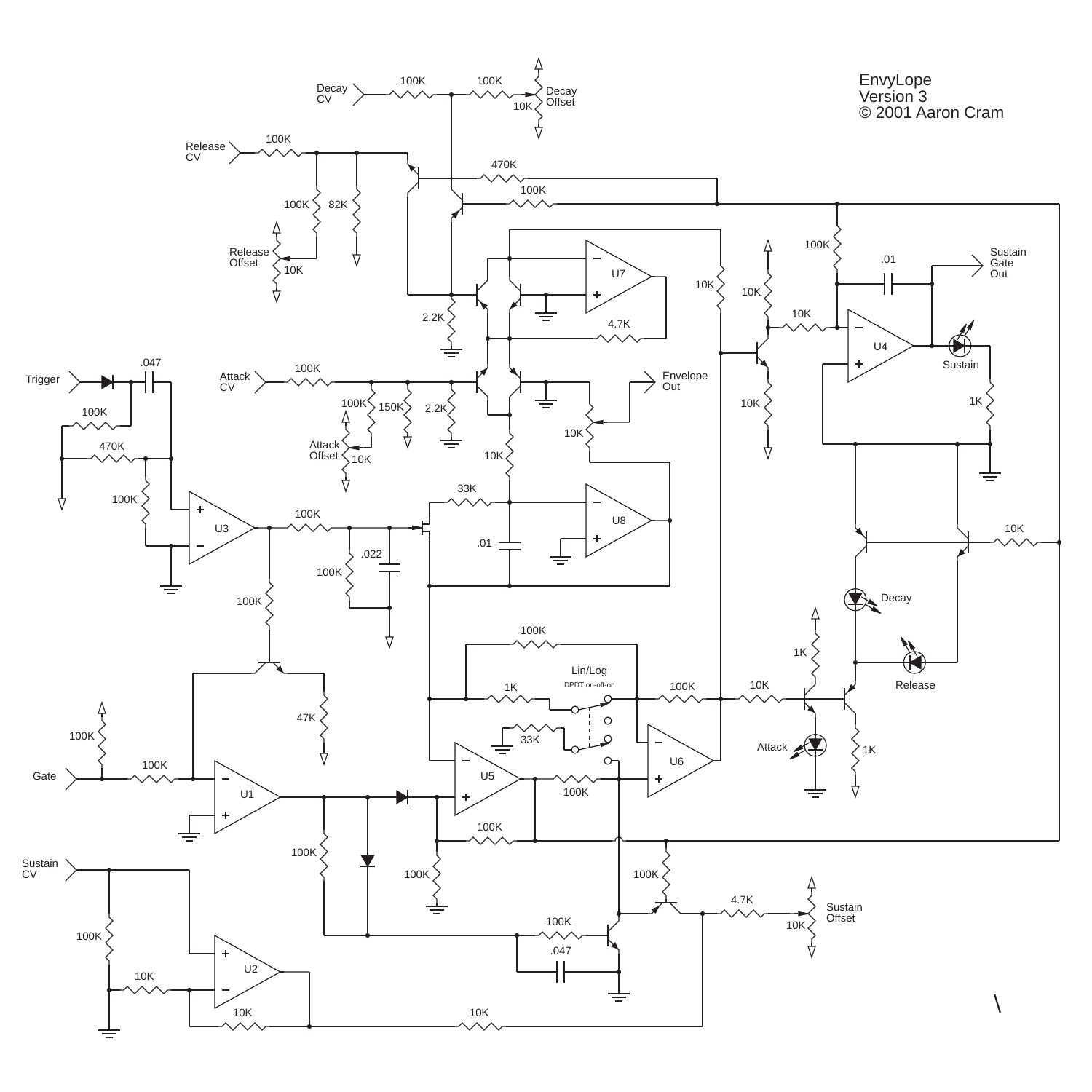Aaron Cram © 2001 Fair Use Granted http://www.ori.org/~aaronc/synth/index.html aaronc@ori.org

## **"EnvyLope" -- Voltage Controlled ADSR, LFO, and Glide**

Description:

I set out to design the ultimate multi-function envelope generator circuit. I think I came close, for my needs anyway. With nothing plugged into the *gate* input, the circuit is locked in sustain mode. You can use this as a voltage controlled glide by patching a signal into the *sustain* input. The *attack*/*decay* voltages will then control the up and down glide speed. If the sustain knob is turned all the way down, the circuit re-triggers itself and becomes a voltage controlled triangle LFO with separately adjustable up and down ramp times. If the *gate* input is connected, it becomes a gated LFO, and will only run when the gate is high. The *trigger* input resets the cycle, and can be used as a sync.

Of course, the main function of the circuit is the ADSR. This is implemented with the envelope starting out at zero and going up from there, allowing you to send the envelope output through a VCA to control the overall amplitude. This is important when, for example, you want the velocity control from your MIDI keyboard to properly modulate the loudness of a tone. Note also that the sustain point can be set "below ground." However, in this configuration, you lose the separate release slope and the envelope returns up to ground at attack speed. The slope of all envelope ramps are exponential with respect to the control voltages.

The ramps themselves can be either linear or R/C. There are actually three modes to the EG, which can be controlled from the front panel by an on-off-on DPDT switch. Mode 1 is linear for all stages. Mode 2 (center position) is linear attack and R/C decay and release. Mode 3 is R/C for all stages.

The *trigger* input resets the envelope, from wherever it may be in the cycle, and if a *gate* is sent at the same time it will start the cycle over. This reset happens smoothly so that you don't hear a "pop" when the trigger is fired. Finally, you'll notice that there is a separate LED that shows the current state the envelope generator is in.

There is a *sustain gate* output, which is low except when the EG is in the sustain state. This allows cascading multiple EGs together to make more complex contours. It could also trigger other modules on the synth. Or it could simply be used as a timer.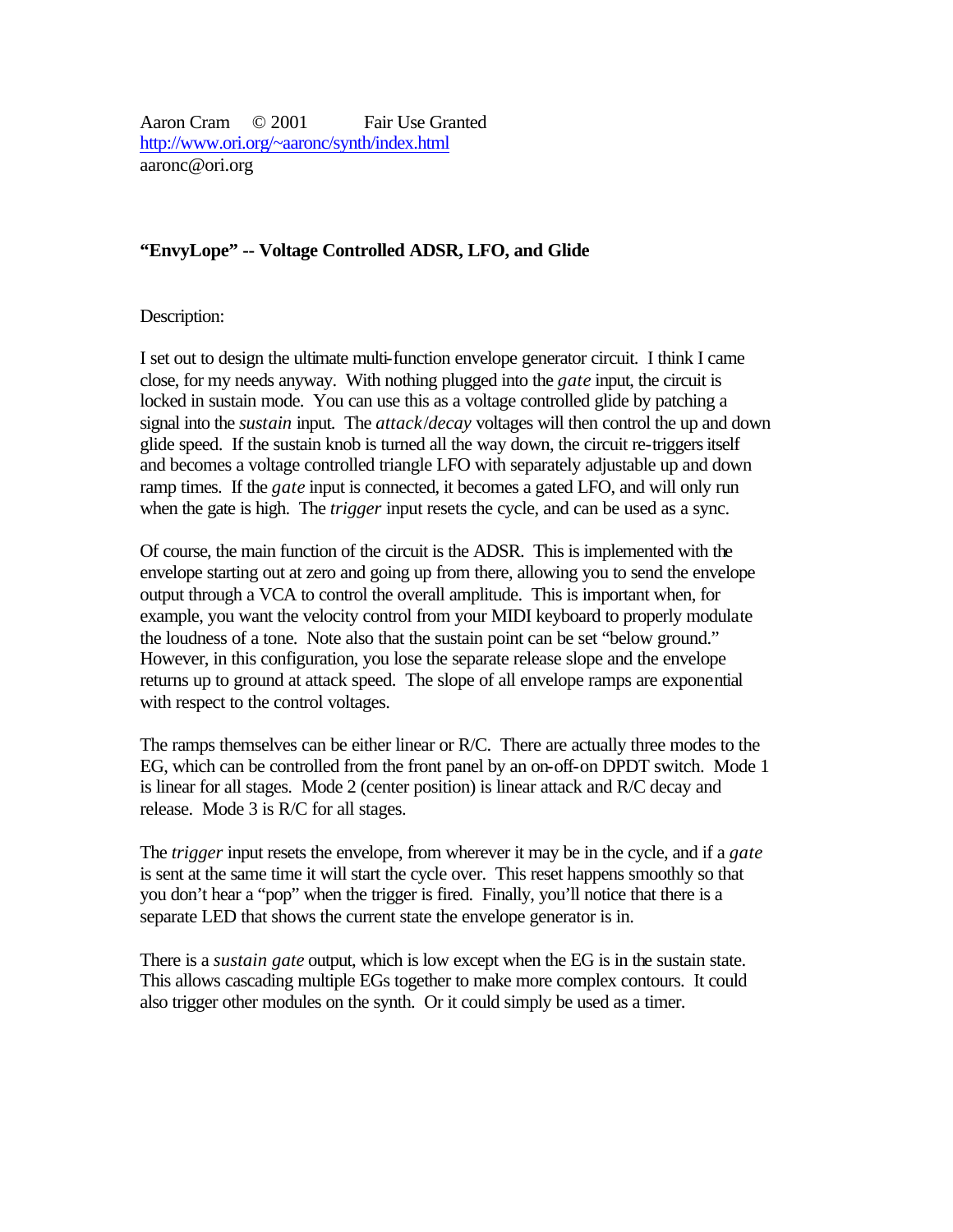## Engineering notes:

The core of this circuit is a funny looking bridge thing made out of two complimentary transistor pairs. This core controls the current that gets fed to the main integrator. Not only does it allow for separate control of positive and negative current, it also gives exponential voltage control of the current for free. I must give credit to Jürgen Haible for this excellent idea. It works beautifully!

The rest of the circuit switches different control voltages into the core, buffers the gate and trigger inputs, and runs a state machine with an attack, decay, sustain, and release state. My goal in designing this circuit was to stay away from CMOS MUXes, logic gates, flip/flops, and 555 timers. The CVs are all switched with transistors, and the logic and latching operations are all handled with op-amps. This works quite well, since you can latch up an op-amp with positive feedback, and then control it by giving it a "push" one way or the other. (Also called a Schmitt trigger.)

Great pains were taken to make sure that the trigger input reset the system without sending a sharp edge to the output. Applying positive voltage to the FET across the integrating cap discharges it quick, fast, and in a hurry. But in testing this caused a very audible and annoying click when the circuit was patched into a VCA. I added a 100K/.022uF R/C filter to the gate of the FET to smooth this out a bit. This worked, but caused another problem. My PAIA "MIDI2CV8" controller sends the gate and trigger at approximately the same time. This caused the circuit to start the attack before it was done resetting. To fix this, I had to delay the start of the attack phase. So, the transistor responsible for clamping the integrator to ground got a diode, 100K resistor, and .047uF cap added to its base.

## Mods:

I have gone against convention, but I prefer to have higher voltages (and clockwise turning of the knobs) create a faster envelope. This can be reversed easily by swapping the four "core" transistors around. (NPN -> PNP and PNP ->NPN. I think.)

I have my MIDI to CV controller set up so that the trigger and gate are low at –5v, and high at  $+5V$ . So, as you can see from the schematic, the comparators that sense the gate/trigger are referenced to ground. If your gate goes from 0 to 5v or something, this might not work too well. It is easy to change, however, and a trimpot could even be added to adjust the trigger point.